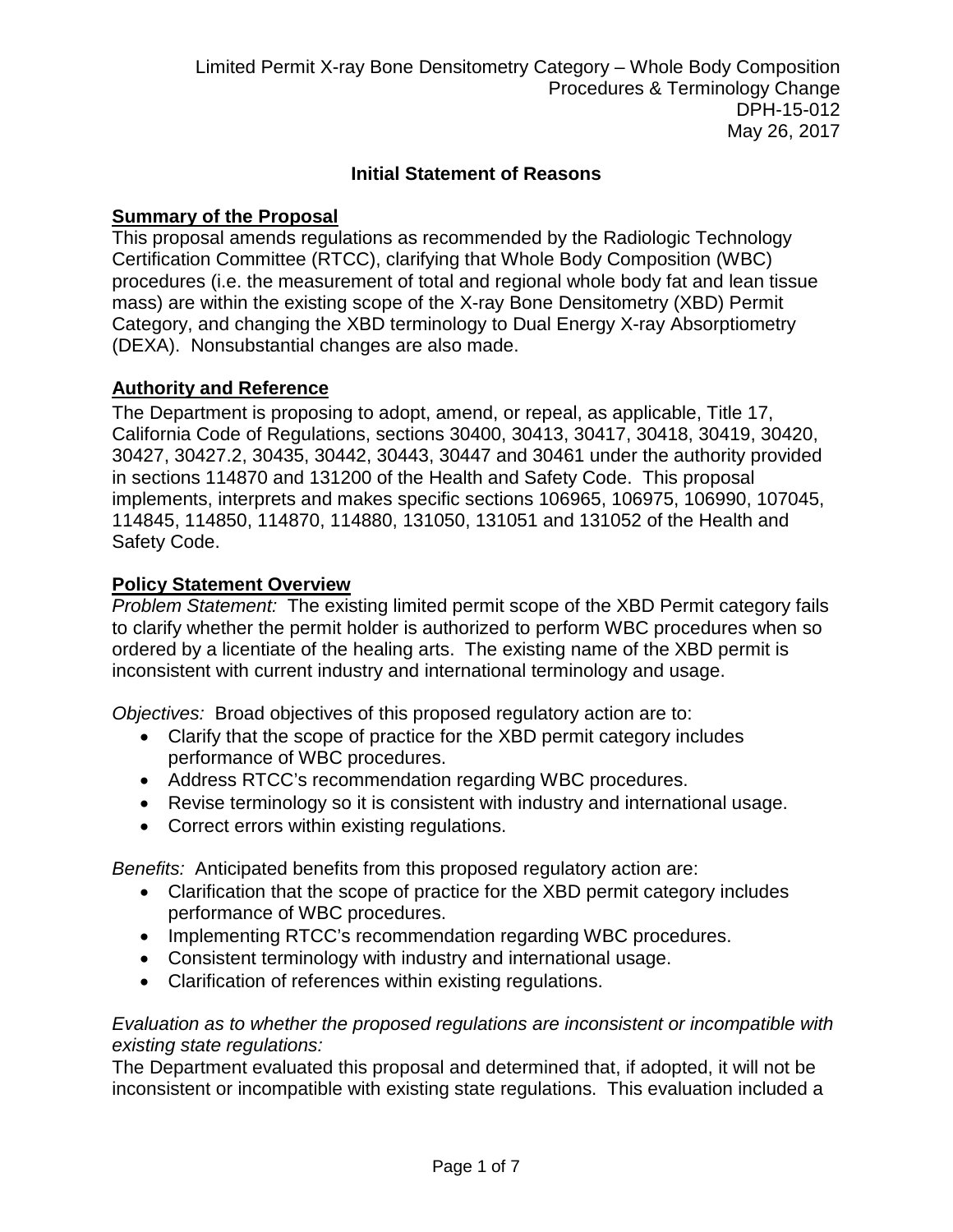review of the Department's existing general regulations. An Internet search of other state agency regulations determined that no other state regulation addresses the same subject matter.

## **Program Background**

The Radiologic Technology Act (RT Act), codified in Health and Safety Code (H&S Code), sections 106965 through 107120 and sections 114840 through 114896, was enacted into California law in 1969. The RT Act was enacted to protect the public from excessive or improper exposure to ionizing radiation by establishing standards of education, training, and experience for persons who use X-rays on human beings and to prescribe means for assuring that these standards are met. The RT Act requires that any individual who uses X-rays on human beings meet certain standards of education, training, and experience. The Department (successor to the Department of Health Services) is authorized under the RT Act to promulgate regulations to implement the Act's provisions. (H&S Code 114870, 131055 & 131200.<sup>1</sup>) The regulations implementing the RT Act are codified in Title 17, California Code of Regulations (CCR), sections 30400 et seq. (17 CCR 30400<sup>2</sup>.)

Pursuant to the RT Act, the Department permits individuals as limited permit X-ray technicians in specific limited permit categories. (17 CCR 30442.) Limited permits are permits authorizing the holder to conduct radiologic technology limited to the performance of certain procedures or the application of X-ray to specific areas of the human body, except for a mammogram. (H&S Code 114850(e); 17 CCR 30443.) An individual granted a limited permit is called a limited permit X-ray technician (XT). (17 CCR 30400(a)(27).)

The RT Act also created the Radiologic Technology Certification Committee (RTCC) to assist, advise, and make recommendations for the establishment of rules and regulations necessary to insure the proper administration and enforcement of the RT Act. (H&S Code 114855.) This advisory committee consists of six licensed physician and surgeons, a licensed podiatrist and chiropractor, two certified radiologic technologists, and a radiological physicist. (H&S Code 114860.) Each member is appointed by the Department Director from at least three nominees for each position submitted by appropriate professional associations and societies. (H&S Code 114855.) Lastly, any regulations adopted by the Department, as recommended by RTCC, shall be adopted only after consultation with and approval of the committee by six affirmative votes of those present at an official meeting of the committee. (H&S Code 114880.)

The XBD limited permit category was adopted in 1997 as recommended by the RTCC

<span id="page-1-0"></span> $\overline{\phantom{a}}$ <sup>1</sup> This short format "H&S Code 131055" for a given Health and Safety Code section will be used throughout this document for brevity.

<span id="page-1-1"></span><sup>&</sup>lt;sup>2</sup> The short format "17 CCR 30400" for a given regulation will be used throughout this document for brevity.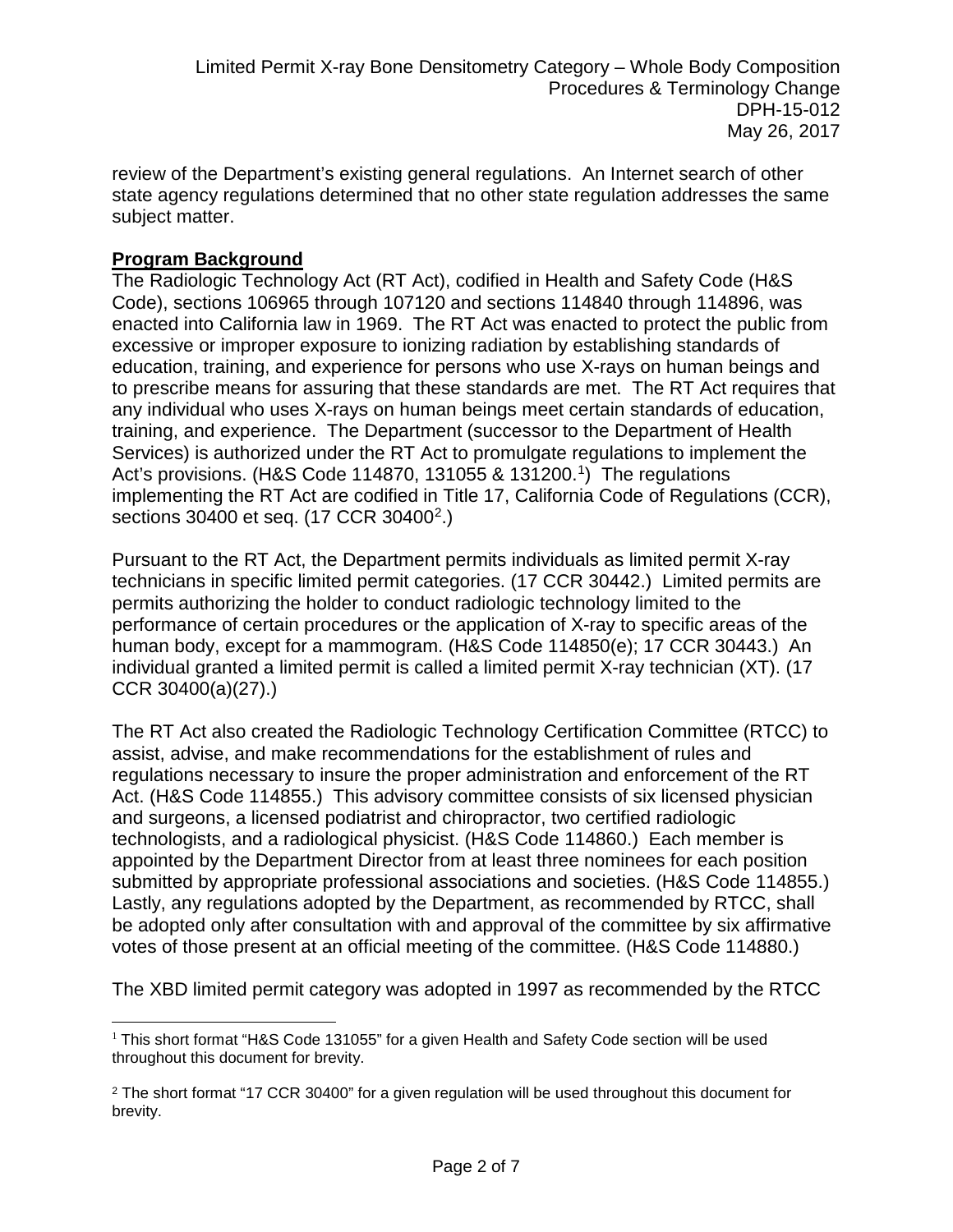to address health industry and technological changes in the types of radiation sources used to perform densitometric measurements. Historically, such measurements used radioactive sources, which are not within the purview of the RT Act. However, radiation machine sources (i.e. X-ray machines) replaced radioactive source use. This source change, from radioactive to X-ray machine, brought such usage within the purview of the RT ACT.

Prior to 1997, operation of XBD equipment was limited to use by either: a certified supervisor and operator (17 CCR 30400(a)(10)) holding either a radiography supervisor and operator permit (17 CCR 30464) or a radiology supervisor and operator certificate  $(17$  CCR 30462); a certified diagnostic radiologic technologist  $(17$  CCR 30400 $(a)(8)$ ); or, a holder of a special permit (17 CCR 30402). By adopting the XBD limited permit category, healthcare access increased as new qualified individuals were added to the workforce.

Currently, XBD focuses on the application of X-ray to the skeleton for measuring bone density, an indicator of medical conditions such as osteoporosis. At the RTCC's October 13, 2013 public meeting (Reference 1), the RTCC determined that the scope of practice for the XBD limited permit category should include performance of WBC procedures, and that the name of the permit should be changed to body densitometry. Department staff analyzed the recommendation, prepared material (Reference 2) and proposed regulations, and presented its conclusions and alternatives for the RTCC's consideration at the RTCC's April 2, 2014 public meeting. The RTCC discussed the two presented alternatives and approved the alternative as proposed in this regulatory action. As presented to (Reference 2) and approved by the RTCC, WBC means the measurement of total and regional whole body fat and lean tissue mass.

The authority and reference citations of sections being amended, resulting in nonsubstantial changes pursuant to 1 CCR 100, reflect the reorganization of the Department of Health Services into the Department of Health Care Services and the Department of Public Health, pursuant to Senate Bill 162. (Stats. 2006, ch. 241.)

## **DETAILED DISCUSSION OF EACH REGULATION**

The regulations interpreting, specifying, or implementing the RT Act are in 17 CCR 30400 et seq. The proposed changes are explained as follows:

Amend **section 30400** to address RTCC's recommendation to include WBC procedures within the existing scope of the XBD Permit Category. Subsection (a)(43) (redesignated to (a)(21)) is amended as approved by the RTCC, in order to clarify that DEXA, as proposed, includes WBC procedures. The term "X-ray Bone Densitometry" is changed to "Dual Energy X-ray Absorptiometry" for consistency with industry and international usage as recommended by the RTCC. The acronym "DEXA" (proposed subsection (a)(17)) is added for consistency with national and international usage, and for brevity.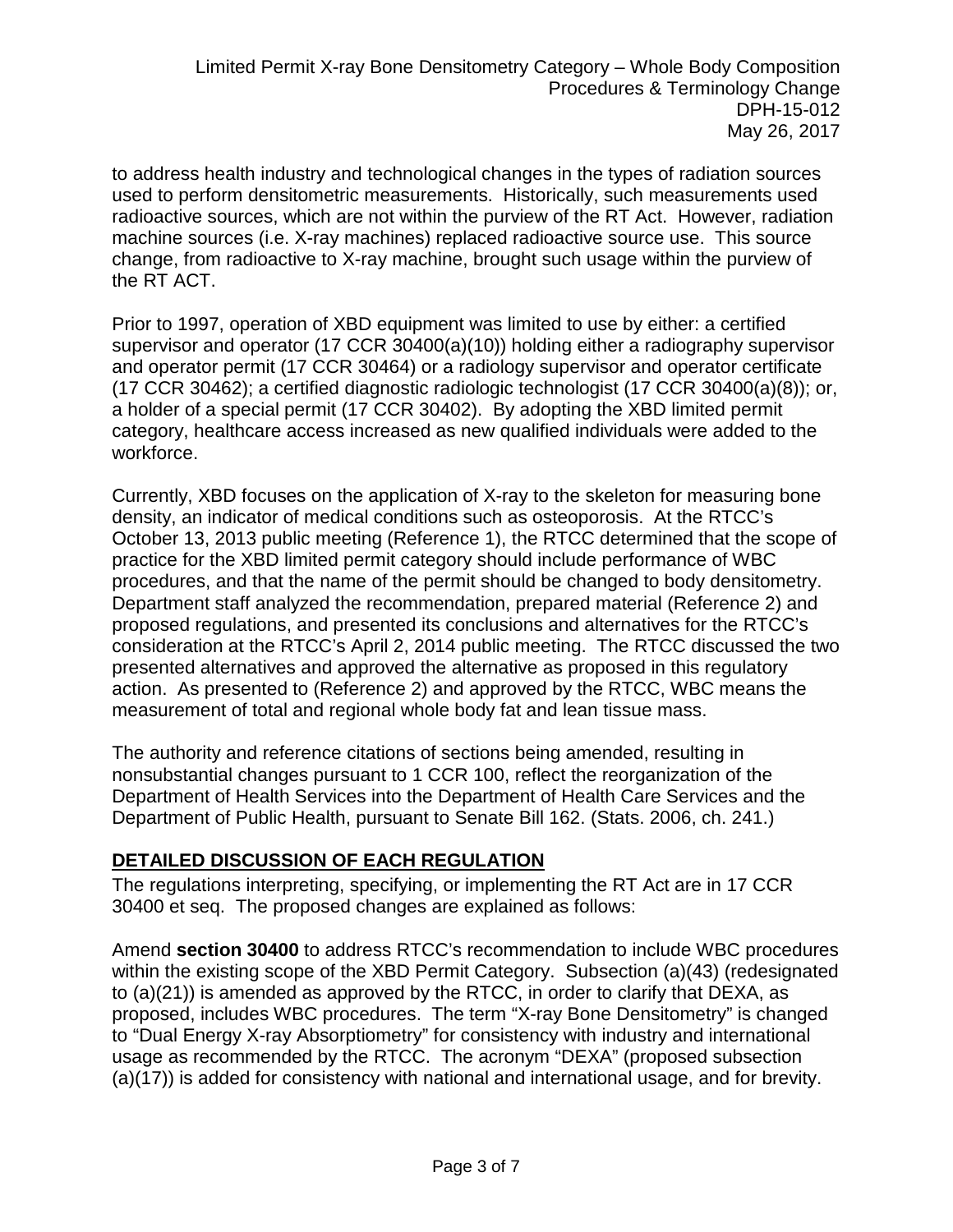The existing term designations are revised to maintain alphabetical order of the defined terms, resulting in no regulatory effect.

Amend **section 30413.** Subsection (a)(4) is amended for consistency with the redesignation of section 30427.2 to section 30427, resulting in no regulatory effect.

Amend **section 30417** to address the RTCC's recommendation. "X-ray Bone Densitometry" terminology (subsection (e)) is changed to "DEXA" for consistency with industry and international usage, as recommended by the RTCC.

Amend **section 30418**. Subsection (d)(1) is amended for consistency with the redesignation of section 30427.2 to section 30427, resulting in no regulatory effect.

Amend **section 30419**. Subsection (c) is amended to correctly refer to section 30418(d), addressing didactic instructors instead of section 30418(c), which addresses qualifications of program directors for radiologic technologist fluoroscopy permit schools. This change results in no regulatory effect.

Amend **section 30420**. Subsection (a)(4)(B) is amended to correctly refer to the provision addressing investigational levels, by changing the reference to subsection (b)(5), which does not exist, to subsection (a)(5), resulting in no regulatory effect.

Redesignate **section 30427.2** to **section 30427** and amend to address the RTCC's recommendation. "X-ray Bone Densitometry" terminology (found in the introductory paragraph and subsection (a)(3)) is changed to "DEXA" for consistency with industry and international usage as recommended by the RTCC. The section is redesignated as section 30427, resulting in no regulatory effect.

Amend **section 30435**. Subsection (b) is amended for consistency with the redesignation of section 30427.2 to section 30427, resulting in no regulatory effect.

Amend **section 30442** to address the RTCC's recommendation. "X-ray Bone Densitometry" terminology (subsection (g)) is changed to "DEXA" for consistency with industry and international usage, as recommended by the RTCC.

Amend **section 30443** to address the RTCC's recommendation. "X-ray Bone Densitometry" terminology (subsection (g)) is changed to "DEXA," and the phrase "or body" is added for consistency with this proposal and with industry and international usage, as recommended by the RTCC.

Amend **section 30447** to address the RTCC's recommendation. "X-ray Bone Densitometry" terminology (subsection (b)) is changed to "DEXA" for consistency with this proposal and with industry and international usage, as recommended by the RTCC.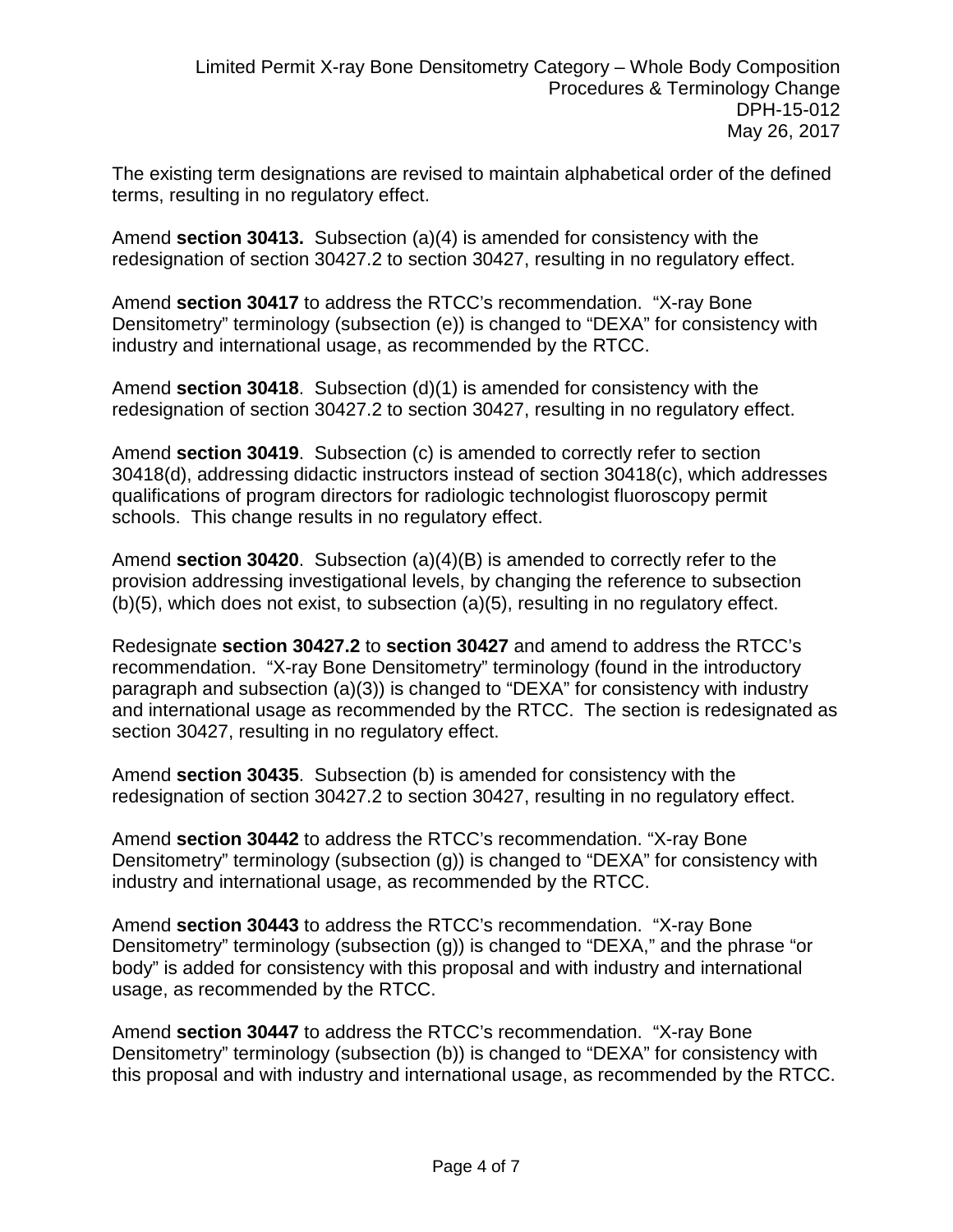Amend **section 30461** to address the RTCC's recommendation and to make nonsubstantial corrections. As published, the phrase "The permit categories for licentiates of the healing arts are:" is missing a subsection designator. The designator "(a)" is added to correct this error, resulting in no regulatory effect.

Subsection (e) is amended for clarification as discussed regarding proposed subsection (f). "X-ray Bone Densitometry" terminology (subsection (e)(2)(B)) is changed to "DEXA," and "DEXA machine" is added (subsection  $(e)(2)(C)$ ), for consistency with this proposal and with industry and international usage, as recommended by the RTCC.

Subsection (f) is needed to clarify that the RTCC's recommendation does not apply to the X-ray bone densitometry supervisor and operator permit. It does not apply because H&S Code section 114870(f)(1)(A) through (C) limits the scope of this permit. This permit, applicable only to a licensed physician and surgeon, is obtained without passage of an examination by completing minimal training as specified in 17 CCR 30466(a)(5). That training is specific to the particular X-ray bone densitometer (XBD) the physician will use and the XBD permit authorization is limited to the measurement of bone density of the heel, wrist or finger. (H&S Code 114870(f)(1)(C); 17 CCR 30467(a)(3).) Currently, only four individuals hold an active XBD supervisor and operator permit. (Reference 2, page 2.) Because XBD and DEXA machines can be a single machine that, with the addition of software, can calculate both fat or muscle mass density and bone density, subsection (f) clarifies that the permit holder can use or supervise the use of XBD or DEXA machines provided it is done so in accordance with the limitations specified in section 30467(a)(1) through (a)(3).

# **Documents Relied Upon (References)**

- 1. RTCC meeting minutes of October 23, 2013.
- 2. Handout for RTCC April 2, 2014 meeting.
- 3. National Health and Nutrition Examination Survey, Centers for Disease Control and Prevention:
	- a. [Plan and Operations, 1999-2010, August 2013;](http://www.cdc.gov/nchs/data/series/sr_01/sr01_056.pdf) Accessed November 8, 2017: http://www.cdc.gov/nchs/data/series/sr\_01/sr01\_056.pdf
	- b. [Technical Documentation for the 1999-2004 Dual Energy X-ray](https://wwwn.cdc.gov/nchs/data/nhanes/dxa/dxa_techdoc.pdf)  [Absorptiometry \(DXA\) Multiple Imputation Data Files,](https://wwwn.cdc.gov/nchs/data/nhanes/dxa/dxa_techdoc.pdf) February 2008; Accessed November 8, 2017: https://wwwn.cdc.gov/nchs/data/nhanes/dxa/dxa\_techdoc.pdf
	- c. [Body Composition Procedures Manual,](http://www.cdc.gov/nchs/data/nhanes/bc.pdf) December 2000; Accessed November 8, 2017: http://www.cdc.gov/nchs/data/nhanes/bc.pdf
- 4. International Atomic Energy Agency, Dual Energy X Ray Absorptiometry for [Bone Mineral Density and Body Composition Assessment,](http://www-pub.iaea.org/MTCD/Publications/PDF/Pub1479_web.pdf) IAEA Human Health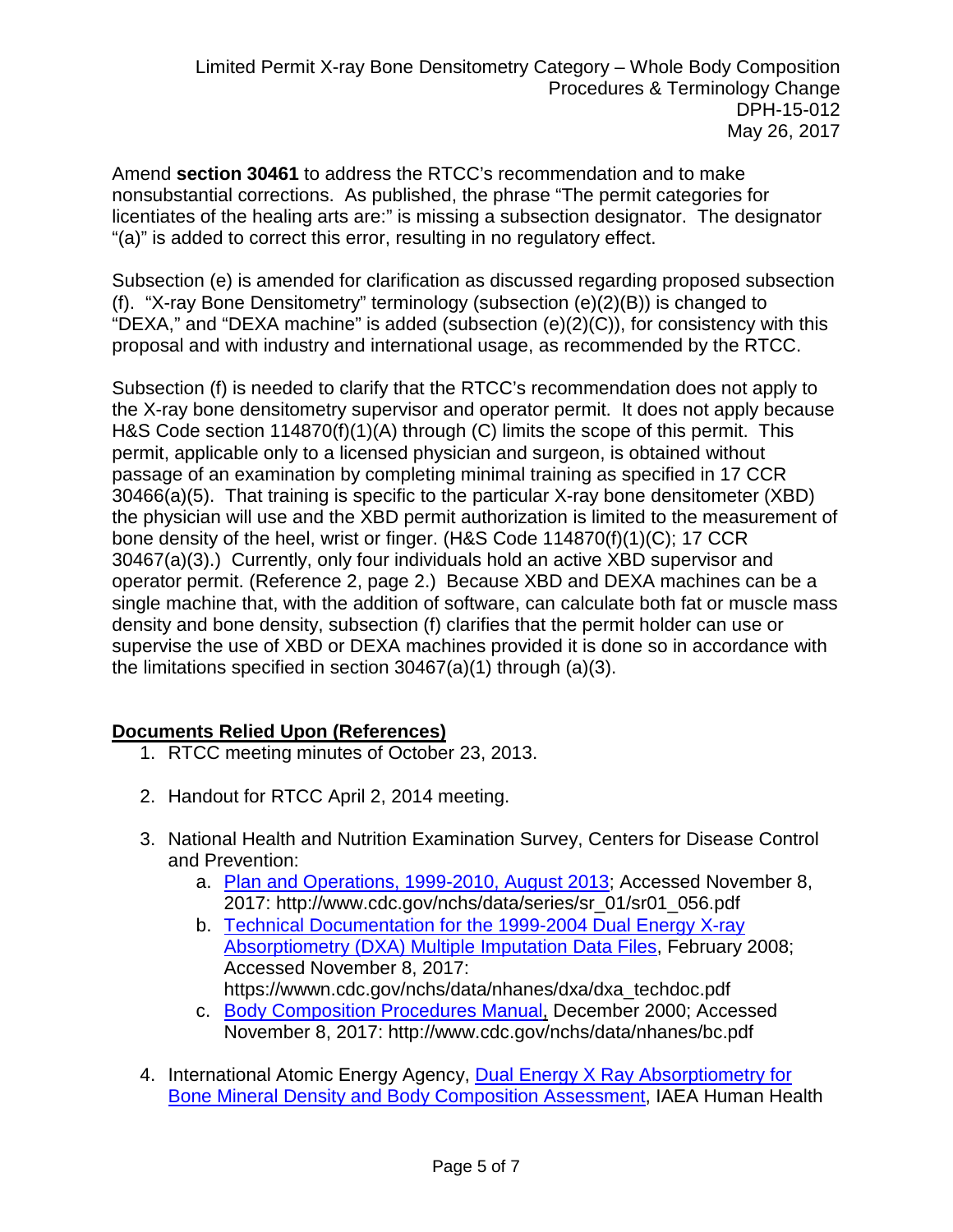Series No. 15; 2010. Accessed November 8, 2017: http://wwwpub.iaea.org/MTCD/Publications/PDF/Pub1479\_web.pdf

# **Consideration of Reasonable Alternatives**

The Department must determine that no reasonable alternative considered by the Department or that has otherwise been identified and brought to the attention of the Department would be more effective in carrying out the purpose for which the action is proposed, or would be as effective and less burdensome to affected private persons than the proposed regulatory action, or would be more cost-effective to affected private persons and equally effective in addressing the RTCC's recommendations.

# **STATEMENTS OF DETERMINATIONS and ECONOMIC IMPACT ASSESSMENT**

The Department has determined that the proposed regulatory action would have no significant adverse economic impact on California business enterprises and individuals, including the ability of California businesses to compete with businesses in other states.

The Department has determined that the regulation would not impose a mandate on local agencies or school districts, nor are there any costs for which reimbursement is required by part 7 (commencing with Section 17500) of division 4 of the Government Code.

The Department has determined that the regulations affect the following as described:

- 1. **The creation or elimination of jobs within the State of California.** Because this proposal clarifies the limited permit scope of practice for the DEXA, as proposed, permit category, it may create new job opportunities for existing and future permit holders.
- 2. **The creation of new businesses or the elimination of existing businesses within the State of California.** Though new businesses may be created to offer DEXA services due to expansion of an individual's DEXA permit scope, no significant effect is expected, due to the limited nature of such services. Elimination of existing businesses is not expected since the individual's permit scope would expand instead of diminish.
- 3. **The expansion of businesses currently doing business within the State of California.** Though businesses may be able to offer additional services with existing staff, in that an individual's permit scope expands, no significant effect is expected.
- 4. **The benefits of the regulation to the health and welfare of California residents, and increases worker safety.** This proposal provides benefits to the health and welfare of California residents and increases worker safety, because it ensures only qualified individuals perform WBC procedures. This proposal would not significantly affect the state's environment, because the radiation energy